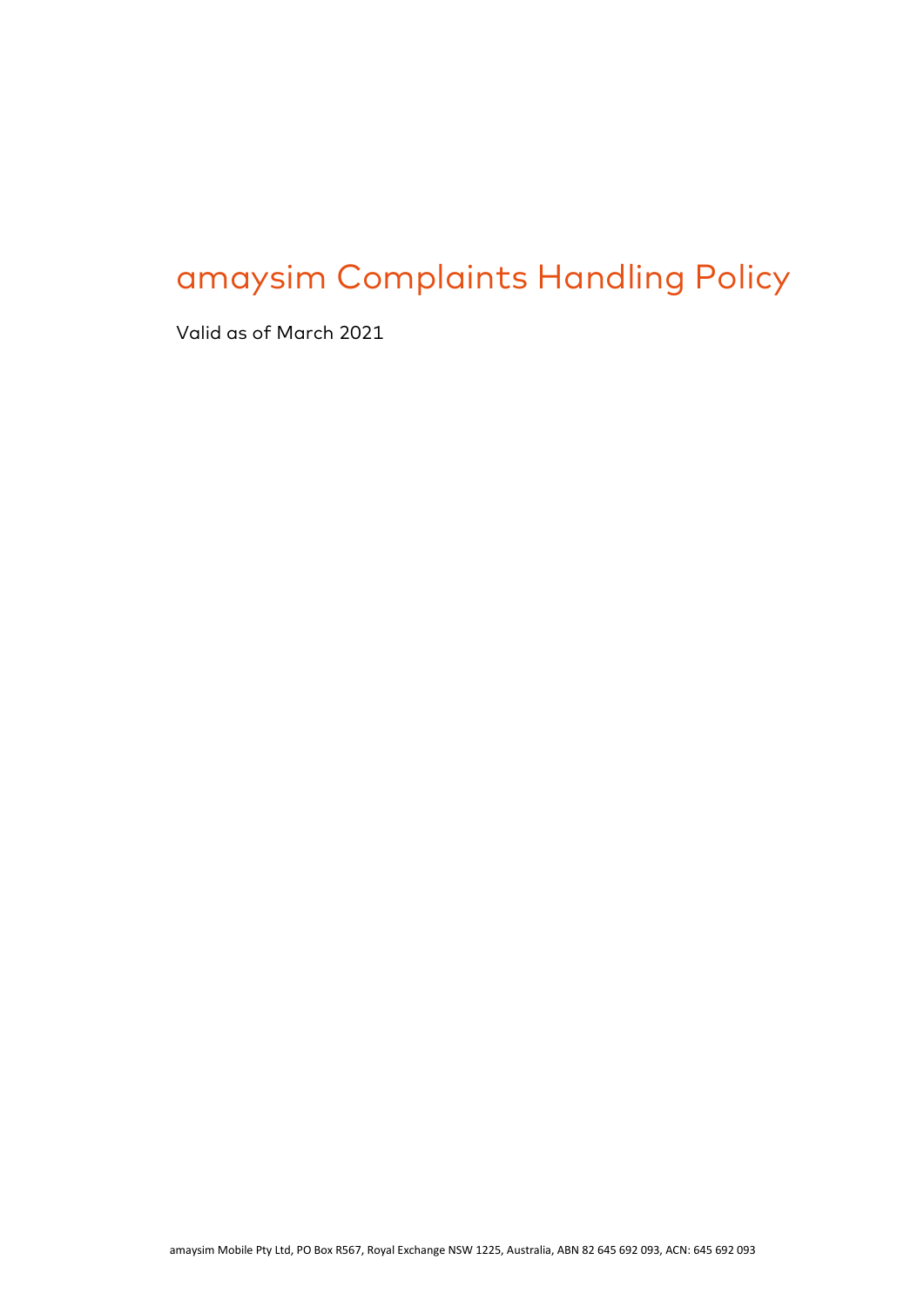

## **Table of Contents**

| 1.        | <u>Introduction</u>                                   | 1              |
|-----------|-------------------------------------------------------|----------------|
| 2.        | <u>Complaint Costs</u>                                | 1              |
| 3.        | <u>Contacting Us</u>                                  | 1              |
| 4.        | How do we resolve complaints?                         | 1              |
| 5.        | <u>How long does it take to resolve my complaint?</u> | $\overline{2}$ |
|           | 6. How do I keep track of my complaint?               | $\overline{2}$ |
|           | 7. What If I am unable to speak with amaysim myself?  | 2              |
|           | 8. What if I want my complaint escalated?             | 3              |
| <u>9.</u> | What if my complaint is urgent?                       | 3              |
|           | 10. What do we expect from you?                       | 3              |
|           | 11. What if I am still dissatisfied?                  | 4              |

i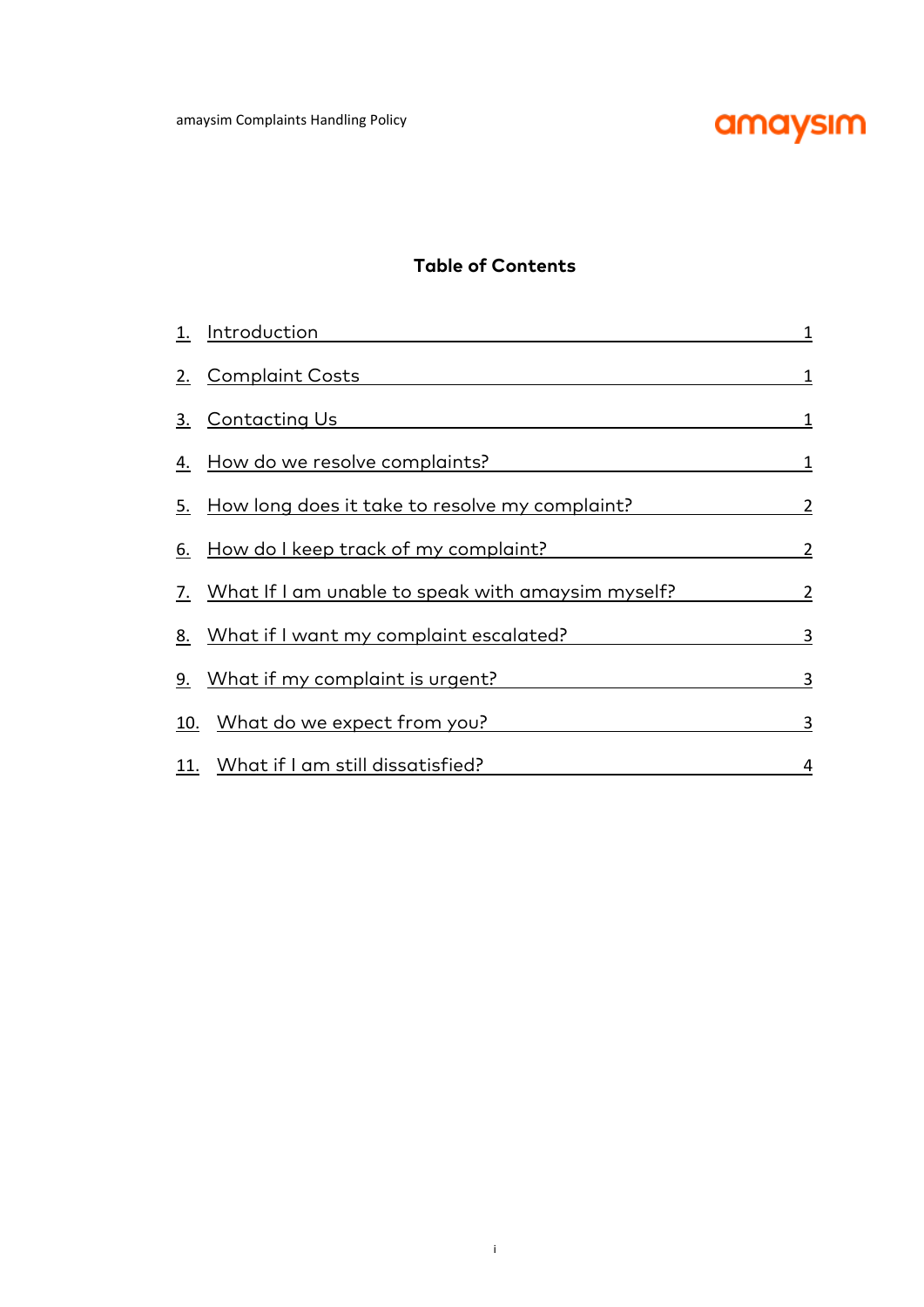

#### **1. Introduction**

This policy sets out the process for complaints handling at amaysim. You have a right to make a complaint if you are dissatisfied with our services or how we've handled your enquiry. If you have not received the support you expect, we want you to let us know to get it right. If it's not clear to us whether you wish to make a complaint, we will clarify it with you.

#### **2. Complaint Costs**

There are no costs associated with lodging a complaint with amaysim.

#### **3. Contacting Us**

You can contact us about your complaint via the methods listed below. We will acknowledge receipt of your complaint as soon as we receive it, if received electronically. If you contact us by other means, (e.g. if you send us a letter), we will acknowledge receipt of your complaint within 2 working days.

| <b>Website (online form)</b> | www.amaysim.com.au/help/contact/complaints                          |
|------------------------------|---------------------------------------------------------------------|
| <b>Phone</b>                 | 1300 808 300                                                        |
| Letter                       | amaysim Complaints<br><b>PO Box R567</b><br>Royal Exchange NSW 1225 |
| Email                        | resolutions@amaysim.com.au                                          |
| <b>Live Chat</b>             | www.amaysim.com.au/help/contact                                     |

Digital only support - Monday to Friday: 8am to 6pm, Sat & Sun: 10am to 5:30pm, Public Holidays: 10am to 6pm (Sydney time). Phone based support - Monday to Friday: 9am to 6pm, Sat & Sun: 10am to 5:30pm,

Public Holidays: 10am to 6pm (Sydney time).

#### **4. How do we resolve complaints?**

BY ONLINE FORM: Complete our online complaints form, any time of the day (www.amaysim.com.au/help/contact/complaints). We will assign a dedicated Customer Resolution Expert to your enquiry, who will contact you within 2 working days.

BY PHONE: You can speak to one of our team over the phone to try and resolve your complaint straight away, at any time. If they're unable to solve your problem, a manager will take responsibility for your issue. If you are still unsatisfied with your experience, any of our staff can lodge a formal complaint, and one of our Customer Resolution Experts will get in contact with you within 2 working days. They will also provide you with details on how to monitor your complaint.

BY EMAIL OR LETTER: We will acknowledge your complaint within 2 working days of receipt. At this time, we will provide you with an indication of how long it may take to resolve. When you make a complaint, we will acknowledge receipt of your complaint, including a description of its category defined by service and the nature of the concern.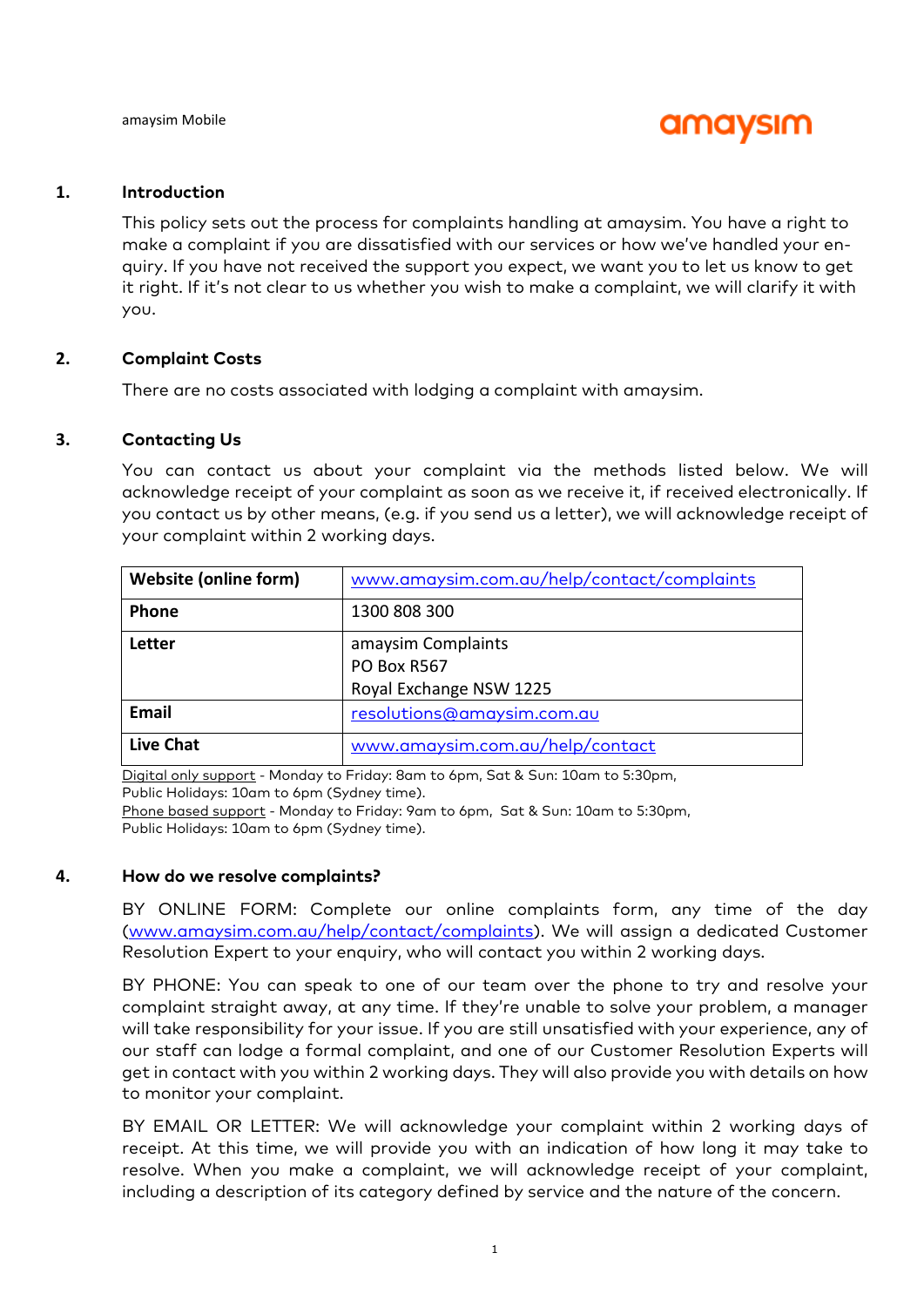#### amaysim Mobile

## amaysim

We will provide you with a verbal or written response with:

- Confirmation that your complaint was received; and
- A unique reference number and instructions about how you can monitor your complaint; and
- Information on how to escalate your complaint if you require urgent assistance.

BY LIVECHAT: You can chat to one of our team via Live Chat to try and resolve your complaint straight away, at any time. If they're unable to solve your problem, a manager will take responsibility for your issue. If you are still unsatisfied with your experience, any of our staff can lodge a formal complaint, and one of our Customer Resolution Experts will get in contact with you within 2 working days. They will also provide you with details on how to monitor your complaint.

We can view your complaint and its category when you quote the unique reference number, account or mobile number at any time.

#### **5. How long does it take to resolve my complaint?**

We aim to resolve all complaints within 10 working days. This timeframe may be different when:

- You agree to amaysim implementing a proposed resolution to your complaint by a specified time; or
- The complaint is deemed Urgent and prioritised for resolution within 2 working days; or
- You do not meet your obligations to implement amaysim's proposed solution by a specified time.

If there is a delay in resolving your complaint, we will contact you as soon as possible. If we think it will take longer than 15 days to resolve your complaint, then we will provide you with additional information about the delay, expected timeframe to resolve it, and avenues for external dispute resolution, if the expected delay is longer than 10 working days.

When you speak to us regarding a complaint, the consultant will usually communicate directly when resolving your concerns. They may also provide you with a direct telephone number to contact them if you want to follow up with them.

### **6. How do I keep track of my complaint?**

Our Customer Care Team can give you an update on how your complaint is progressing by contacting them using the details on our website or at the top of this policy. You can also provide our team with your unique reference number. When you are assigned a dedicated Customer Resolution Expert, they will supply you with appropriate contact details.

### **7. What If I am unable to speak with amaysim myself?**

Should you need another individual to speak to us on your behalf, please let us know. We're happy to assist you in any way we can but will need approval from you to do so. We may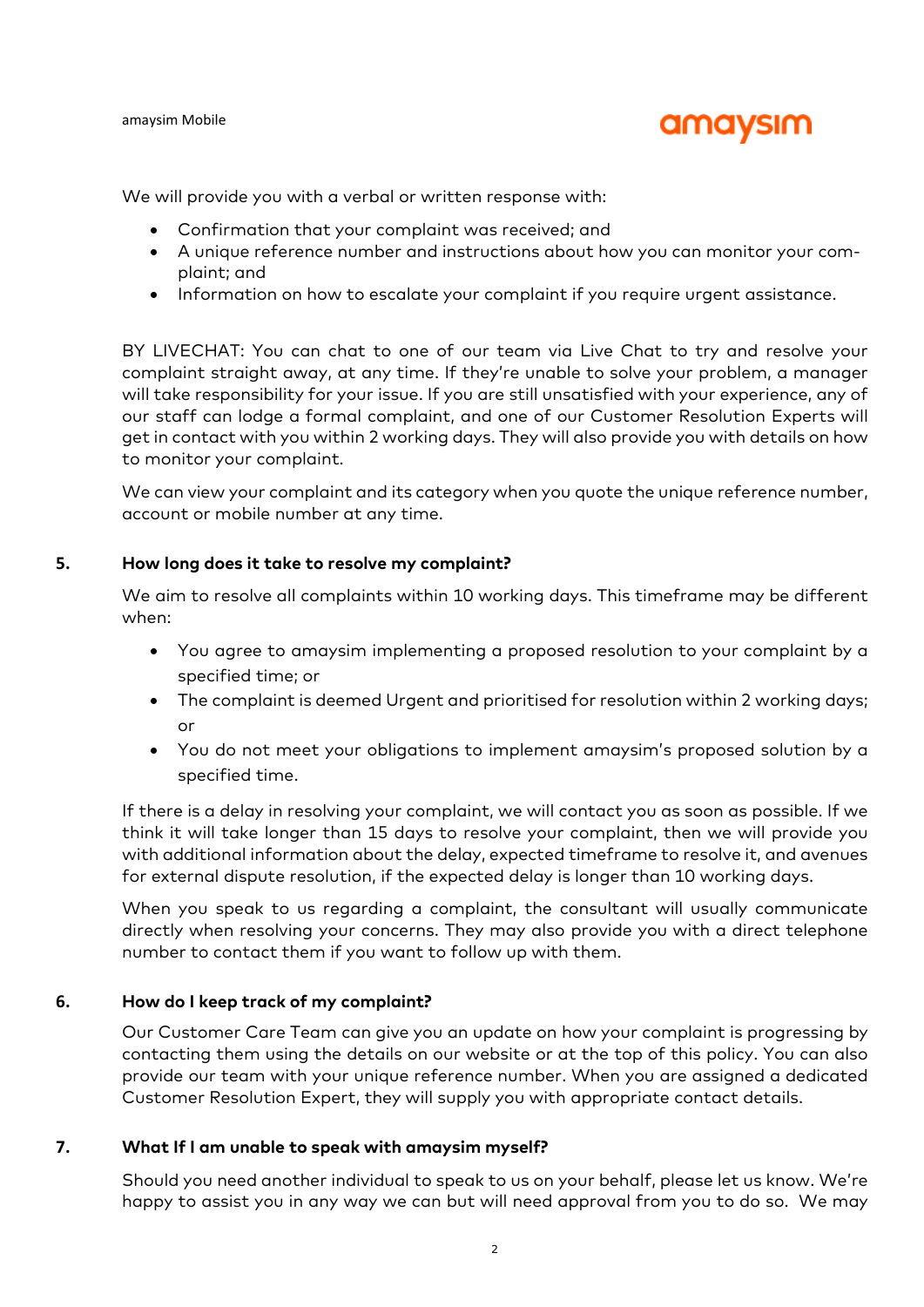#### amaysim Mobile

## amaysım

contact you to ask your permission either via phone or in writing first, to make sure you are happy for us to discuss your complaint and account details with them.

If you require Accessibility assistance or if you are from a Culturally and Linguistically Diverse background our staff will escalate your request and organise for a support specialst to make contact with you via an appropriate channel.

Should you have more specific needs requiring assistance in making a complaint (e.g. financial hardship situations), please let us know so that we can determine how to assist you.

#### **8. What if I want my complaint escalated?**

Your complaint can be escalated at any time by contacting us using the methods listed at the top of this policy.

If our consultants or managers are not able to resolve your concerns, we will refer your complaint to our Customer Resolutions Team. Please let them know you would like to escalate your complaint.

We will provide you with a complaint reference number, and within 2 working days your complaint will be allocated to a dedicated Customer Resolutions Expert. Your Customer Resolutions Expert will also provide you with their direct contact details and work with you to resolve your complaint.

#### **9. What if my complaint is urgent?**

We deal with most complaints in the order they are received. We consider some complaints more urgent than others; usually complaints referred by our financial hardship team and where a customer has lost service, or we become aware that their service may become lost for an unknown or unusual reason. These types of complaints are given priority and we will work to resolve them within 2 working days. If your complaint is of this nature, please call us on 1300 808 300

If you feel your complaint is urgent and requires priority for any other reason, please speak with our staff, who will do their utmost to assist.

#### **10. What do we expect from you?**

To ensure your complaint is resolved effectively, we may need to contact you to find out more information and discuss your concerns. We will require contact details to enable communication between you and amaysim and we ask that you make yourself available to discuss your concerns at an agreed upon time.

While your complaint is being investigated, we ask that you pay any outstanding undisputed billed balances. We will not take mercantile action on amounts that are part of your complaint, nor will we cancel your service because you made a complaint.

Should your matter be complex, or require extra time to resolve, we will discuss this with you and provide you with the reasons why this is the case.

If, after careful consideration, we believe we cannot assist you further and your complaint is frivolous or vexatious, then we may decide to close your complaint. If this is the case, then we will let you know within 5 working days of our decision and any avenues for external